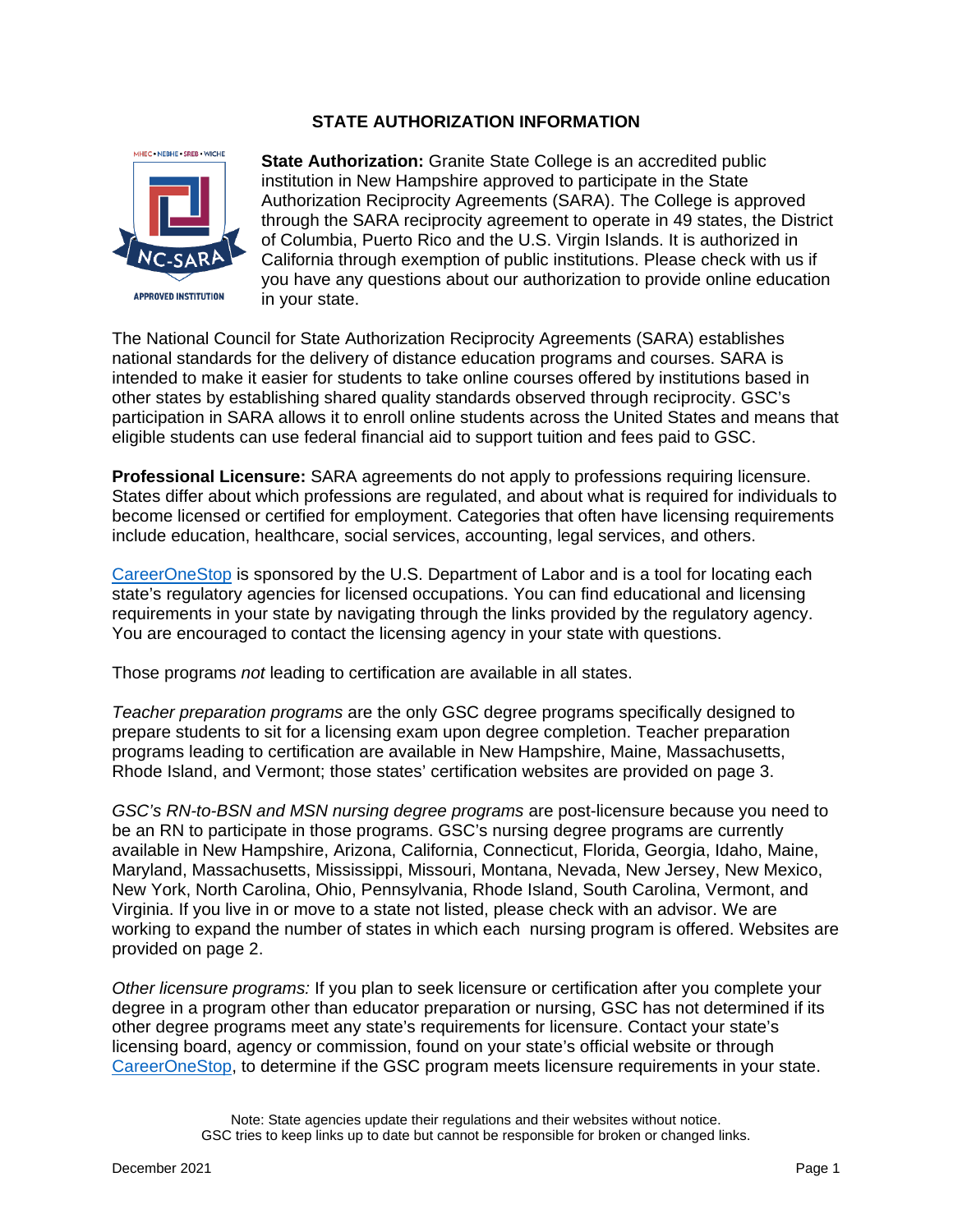Other states' agencies may require background checks, additional coursework or degrees, or field experience not included in a Granite State College degree program.

**Relocating to another State:** Please note that if you move to another state during a degree program that results in licensure or certification (educator preparation or nursing), Granite State College cannot guarantee that it is authorized to offer the program in your new state of residence, and you may become ineligible to receive federal financial aid in that state. Check with your Advisor to see if there is the possibility of gaining authorization in that state.

**Information specific to each state is listed on the following pages.** Please note that while the College is committed to providing accurate information as of the date of this document, states may change their regulations without notice.

# **Teacher Preparation Programs**

GSC candidates earn a credential in New Hampshire and then transfer that credential to their state. You must also satisfy any special requirements of the state to participate in clinical hours while earning a GSC degree, and to transfer an earned credential to the state.

Programs are available in these states and currently meet state requirements. Please check with a GSC advisor to determine if your specific degree program is available in the state.

**Maine:** [Maine Board of Education](http://www.maine.gov/sbe/)

**Massachusetts:** [Massachusetts State Board of Education](http://www.doe.mass.edu/licensure/) **New Hampshire:** NH Department of Education, [Bureau of Credentialing](http://education.nh.gov/certification/index.htm) **Rhode Island:** [Rhode Island Department of Education](http://www.ride.ri.gov/TeachersAdministrators/EducatorCertification.aspx) **Vermont:** [Vermont Teacher Licensing](https://education.vermont.gov/educator-licensure)

**Teaching:** [National Association of State Directors of Teacher Education and Certification](http://www.nasdtec.net/?InterstateAgreements)

### **Other Disclosures for these programs:**

*Teacher preparation programs:* While GSC's curriculum currently meets State educational requirements for teacher certification or licensure in the following states, teacher preparation programs are not currently available. If you move to one of these states during your studies, please check with an advisor to confirm whether arrangements can be made for you to finish your degree:

| Alaska      | Mont  |
|-------------|-------|
| Arizona     | New   |
| California  | Ohio  |
| Connecticut | Sout  |
| Florida     | Virgi |
| Georgia     | Was   |
| Idaho       |       |
|             |       |

Montana New York South Carolina Virginia Washington

GSC has not determined whether its curriculum meets State educational requirements for professional teacher certification or licensure because it has not yet had occasion to investigate

> Note: State agencies update their regulations and their websites without notice. GSC tries to keep links up to date but cannot be responsible for broken or changed links.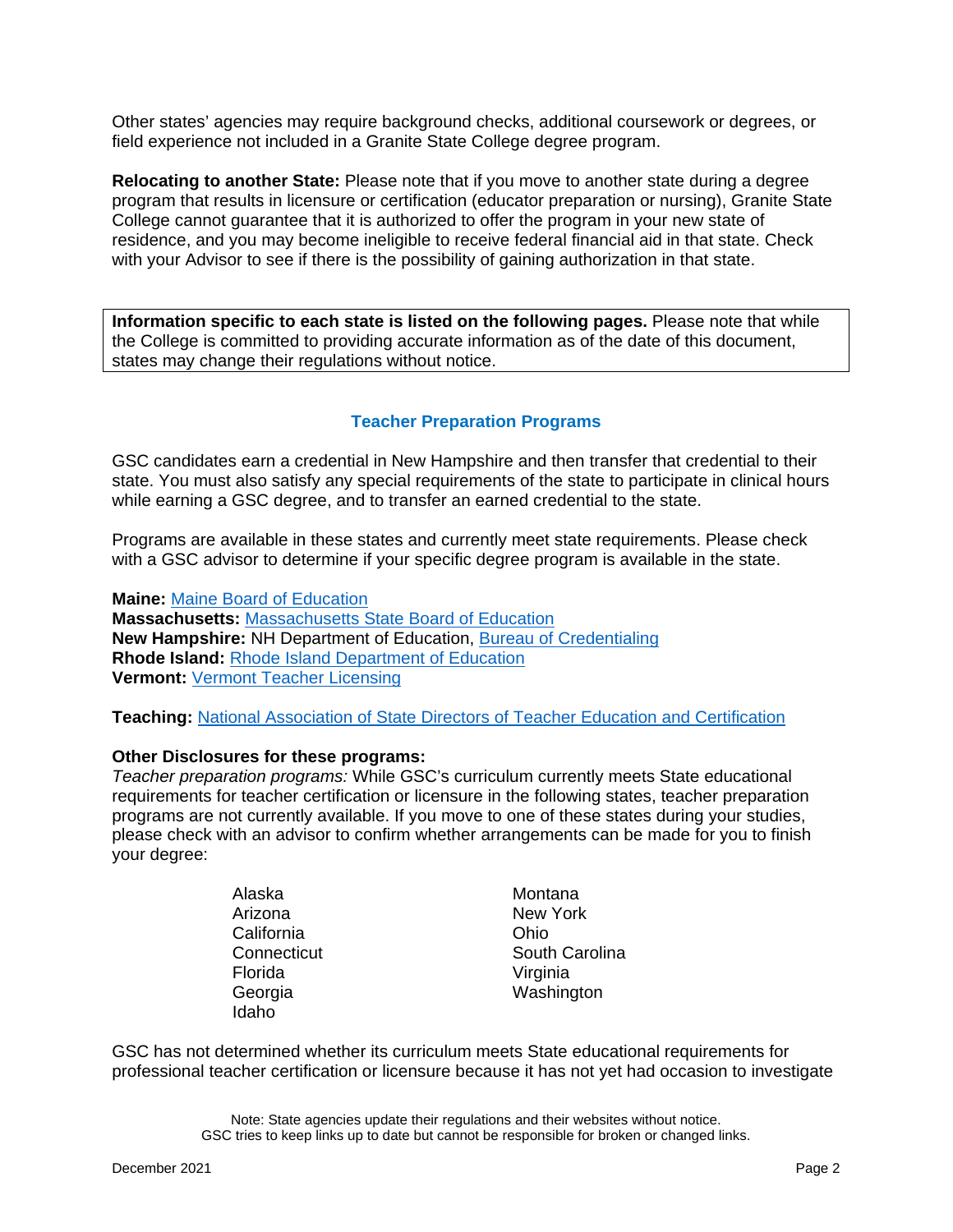curriculum requirements in these states. If you move to one of these states, please check with an advisor to confirm whether arrangements can be made for you to finish your degree: Alabama, Arkansas, Colorado, Delaware, District of Columbia, Illinois, Indiana, Iowa, Kansas, Kentucky, Louisiana, Maryland, Michigan, Minnesota, Mississippi, Missouri, Nebraska, New Jersey, New Mexico, North Dakota, Oklahoma, Oregon, South Dakota, Tennessee, Texas, Utah, West Virginia, Wisconsin, Wyoming

Granite State College's curriculum *does not meet* State educational requirements for professional teacher certification or licensure because of significant barriers to program approval in Hawaii, Nevada, North Carolina, Pennsylvania, U.S. Territories, or other countries.

## **RN-to-BSN and MSN Programs**

GSC's nursing degree programs are post-licensure and thus are not subject to regulation in the following states in which they are currently offered. Please check with the Board of Nursing in your state to determine if there are additional requirements such as registration with the BON.

Arizona: [Arizona State Board of Nursing](http://www.azbn.gov/)  California: [California Board of Registered Nursing](http://www.rn.ca.gov/education/index.shtml) Connecticut: [Board of Examiners for Nursing](http://www.ct.gov/dph/cwp/view.asp?a=3143&q=388910) Florida: [Florida Board of Nursing](http://floridasnursing.gov/) Georgia: [Georgia Board of Nursing](http://sos.ga.gov/index.php/licensing/plb/45) Idaho: [Idaho Board of Nursing](https://ibn.idaho.gov/IBNPortal/) Maine: [Maine State Board of Nursing](http://www.maine.gov/boardofnursing/) Maryland: [Maryland Board of Nursing](https://mbon.maryland.gov/Pages/default.aspx) Massachusetts: [Massachusetts Board of Nursing](http://www.mass.gov/eohhs/gov/departments/dph/programs/hcq/dhpl/nursing/) Minnesota: [Minnesota Board of Nursing](https://mn.gov/boards/nursing/) Misissippi: [Mississippi Board of Nursing](https://www.msbn.ms.gov/) Missouri: [Missouri State Board of Nursing](http://www.pr.mo.gov/nursing.asp) Montana: [Montana Board of Nursing](http://www.nurse.mt.gov/) Nevada: [Nevada State Board of Nursing](https://nevadanursingboard.org/) New Hampshire: [New Hampshire Board of Nursing](https://www.oplc.nh.gov/nursing/) New Jersey: [New Jersey Board of Nursing](https://www.njconsumeraffairs.gov/nur/Pages/applications.aspx) New Mexico: [New Mexico Board of Nursing](http://nmbon.sks.com/) New York: [NYS Office of Professions/Nursing](http://www.op.nysed.gov/prof/nurse/) North Carolina: [North Carolina Board of Nursing](http://www.ncbon.com/) Ohio: [Ohio Board of Nursing](http://www.nursing.ohio.gov/) Pennsylvania: [State Board of Nursing](http://www.dos.pa.gov/ProfessionalLicensing/BoardsCommissions/Nursing/Pages/default.aspx) Rhode Island: [Rhode Island Board of Nurse Registration and Nursing Education](http://www.health.ri.gov/licenses/detail.php?id=231) South Carolina: [South Carolina Board of Nursing](https://llr.sc.gov/nurse/) Vermont: [Vermont State Board of Nursing](https://www.sec.state.vt.us/professional-regulation/list-of-professions/nursing.aspx) Virginia: [Virginia Board of Nursing](http://www.dhp.virginia.gov/Boards/Nursing/)

**Nursing:** [National Council of State Boards of Nursing](https://www.ncsbn.org/contact-bon.htm) GSC's RN-to-BSN and MSN programs are post-licensure.

### **Other Disclosures for these programs:**

Note: State agencies update their regulations and their websites without notice. GSC tries to keep links up to date but cannot be responsible for broken or changed links.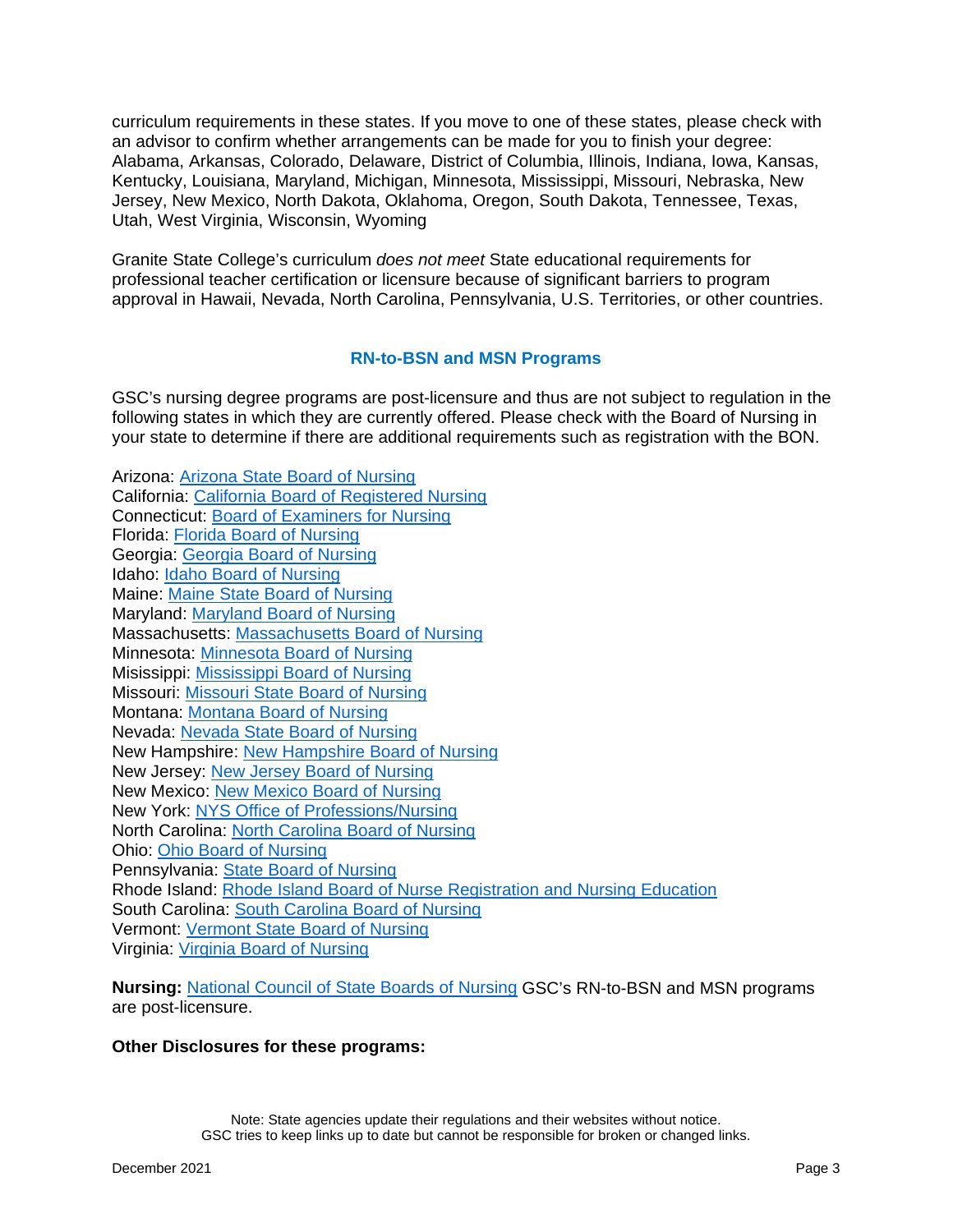*Nursing programs:* GSC's post-licensure nursing programs do not meet State educational requirements in the following states because of additional state regulation of these programs: Alabama, Tennessee, Washington.

GSC has not determined whether its post-licensure nursing programs meet curricular requirements in the following states because it has not had occasion to investigate curriculum requirements in these states: Alaska, Arkansas, Colorado, Delaware, District of Columbia, Hawaii, Illinois, Indiana, Iowa, Kansas, Kentucky, Louisiana, Michigan, Nebraska, North Dakota, Oklahoma, Oregon, South Dakota, Texas, Utah, West Virginia, Wisconsin, Wyoming. If you live in or move to one of these states while enrolled at GSC, please check with an advisor to determine if it is possible to offer the nursing program in that state.

# **Complaint Resolution**

Every student deserves a positive educational experience. Sometimes a student's experience may not be what they anticipate, and the student may have a concern or a complaint.

Granite State College is ready to provide guidance should you wish to file a grievance during your study in one of its online programs. If an academic issue is unresolved after you have communicated directly with your instructor, you may contact Granite State College at [GSC.online@granite.edu.](mailto:GSC.online@granite.edu)

There may be extenuating circumstances beyond your control that prevent you from completing coursework for a term. You should consult with an advisor prior to withdrawing or beginning the petition process. Petitions may also be submitted for variance of other college policies. Please review the [Petition Guidelines](https://www.granite.edu/current-students/academics/academic-resources/petition-guidelines-forms/) for detailed information and forms.

SARA consumer protection provisions require the institution's home state, through its SARA State Portal Entity, to investigate and resolve allegations of dishonest or fraudulent activity by the state's SARA-participating institutions, including the provision of false or misleading information.

A student has the right to lodge a complaint or grievance. The institution should ensure that all concerns and complaints of students are addressed fairly and are resolved promptly. Student complaints relating to consumer protection laws offered under the terms and conditions of the State Authorization Reciprocity Agreement (SARA), must first be filed with the institution to seek resolution.

The student should begin the complaint process with the institution and if resolution is not found, the student would contact the institution's home state SARA Portal Entity. NC-SARA maintains a directory of SARA [State Portal Entities.](https://nc-sara.org/state-portal-entity-contacts)